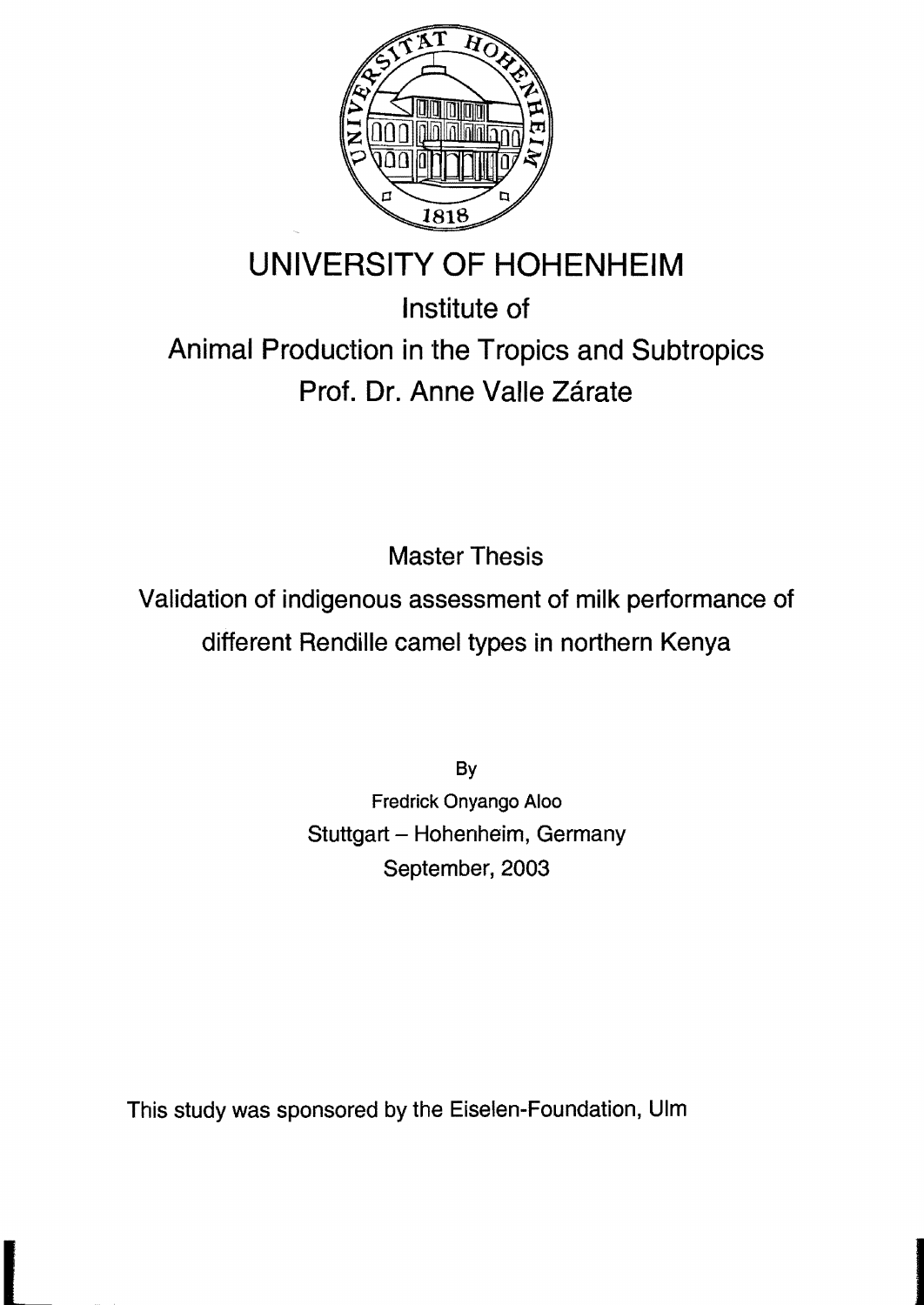## **7 SUMMARY**

The purpose of this study was to assess under field conditions whether three main identified Rendille camel types (Dabach, Godan and Coitte) differ by validating the indigenous milk performance estimation with direct measurements. The study was carried out in four different locations in Marsabit district of northern Kenya between the months of March to May 2003. Settlements were selected purposively in each location.

Interviews were conducted with 172 camel keepers who kept lactating camels at that moment. Data was collected from a total of 115 Dabach, 107 Godan and 77 Coitte camels. Two methods of milk assessment were conducted in parallel, In the first method direct milk measurements were taken for each camel type at their various lactation months 1 to 12. Milk measurements were only taken once per individual came. However there were replicates for the lactation months and the camel type. In the second method, recalled milk measurements were recorded for the same camels in method 1 and this wholly depended on the ability of the camel keeper to recall the previous milk offtakes. Questionnaires were conducted on camel types, lactation month, herd group, condition of the pasture, parity, whether satisfied, access to salts, condition of the camel, condition of the calf, frequency of watering and age of the camel.

The mean measured evening milk offtakes for camel types were significantly different (p<0.05). Dabach camel type produced 0.96 litres (±0.037) while the mean evening milk yield for Godan camel type was 0.85 (±0.038) and Coitte camel type 0.69 (±0.046) litres. The mean recalled evening milk offtake for Dabach camel type was 1.15 (±O.031) litres, while mean evening milk offtake for Godan was 0.86 (±0.030) Iitres and Coitte camel type 0.70 (±O.040) litres. The mean recalled daily milk offtake for Dabach camel type was 1.95 (±0.04) litres while for Godan camel type it was 1.49 (±O.041) litres and Coitte 1.26 (±0.55) litres.

The mean lactation yield, for a period of 12 months for each camel type as estimated from measured milk amounts was 688 li'tres for Dabach, 619 litres for Godan and 511 litres for Coitte. The highest lactation yield from measured amounts was recorded in the fourth month for Dabach and Godan camel types and in the 'fifth month for Coitte. While lactation yield calculated from recalled amounts was 702 litres for Dabach, 537 litres for Godan and 454 litres tor Coitte. The highest lactation yield trom recalled amounts was recorded in the third month tor Dabach camel type, fourth month for Godan and Coitte camel type. The lactation curves of the camel types for both milk measured and recalled amounts, within the camel types were significantly different (p<0.05).

According to both methods Dabach camels produced the highest amount of milk followed by Godan and Coitte respectively. The results were consistent with the reports from the pastoralists in the feedback discussions.

Hence indigenous performance estimation turned out to be very useful, as with relatively reliable information over a long period could be generated. The